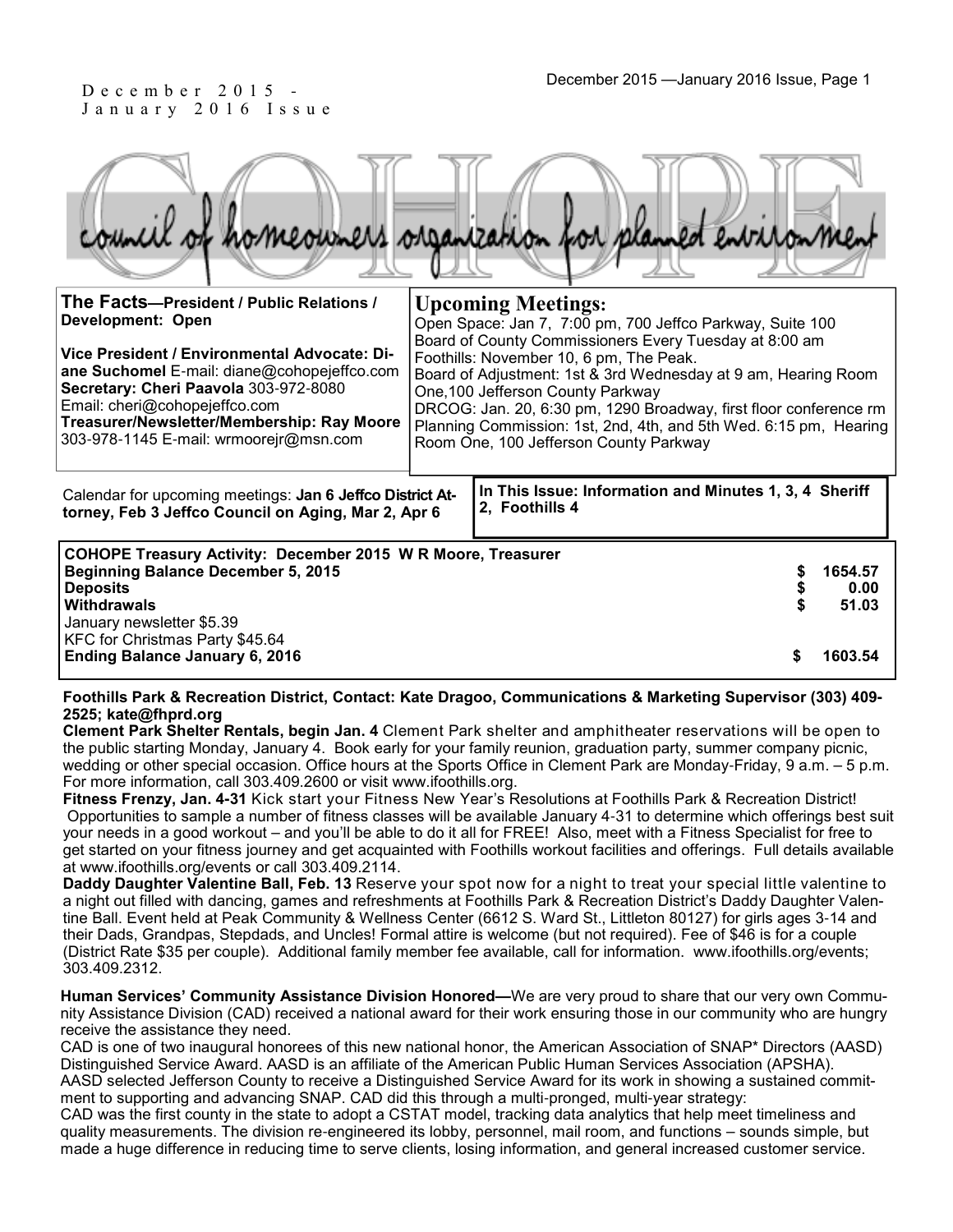**Six Pillars of 21st Century Policing & JCSO by Sheriff Jeff Shrader** A year ago, the President established a task force charged with identifying best practices and offering recommendations on how policing practices can promote effective crime reduction while building public trust. The task force met seven times within 90 days in the endeavor to strengthen community policing and trust among law enforcement officers and the communities they serve, especially in light of recent events that have underscored the need for, and importance of, lasting collaborative relationships between local police and the public.

Six months after its publication in May 2015, we would like to reflect on their identified main topic areas, known as pillars of 21st century policing: building trust and legitimacy, policy and oversight, technology and social media, community policing and crime reduction, officer training and education, and officer safety and wellness. The strong relationship we share with our community is a continual source of inspiration and encouragement, and is why we are committed to evaluating our status to the task force's recommendations as well as national accreditation standards.

### **Building Trust and Legitimacy - Pillar One** The law enforcement culture should:

- \* Embrace a guardian, rather than warrior, mindset to build trust and legitimacy both within agencies and with the public.
- \* Adopt procedural justice as the guiding principle for internal and external policies and practices.
- \* Establish a culture of transparency and accountability to build public trust and legitimacy.
- \* Proactively promote public trust by initiating positive enforcement activities to engage communities.

\* Consider the potential damage to public trust when implementing crime fighting strategies.

\* Track the level of trust in police by their communities just as they measure change in crime. Annual community surveys can measure how policing in that community affects public trust.

\* Strive to create a workforce that encompasses a broad range of diversity including race, gender, language, life experience and culture.

**Policy and Oversight - Pillar Two** The law enforcement community should:

\* Collaborate with community members, especially those affected by crime, to develop policies and strategies.

\* Have clear and comprehensive policies on the use of force, mass demonstration, consent before searches, gender identification, racial profiling, and performance measures.

\* Periodically review policies and procedures, conduct non-punitive peer reviews of critical incidents and establish civilian oversight mechanisms with their communities.

\* Adopt identification procedures that implement scientifically supported practices that eliminate or minimize bias or influence.

\* Collect, maintain, and analyze demographic data on all detentions

\* Refrain from requiring officers to issue a predetermined number of tickets, citations, arrests, or summons.

**Technology and Social Media - Pillar Three** Law enforcement agencies should:

\* Consult with the national standards of research and development of new technology including auditory, visual, and biometric data and the development of segregated radio spectrum.

\* The compatibility, interoperability, and implementation of technology should maintain civil and human rights protections.

\* Adopt model policies and best practices for technology based on community engagement that increases trust and access.

## **Community Policing and Crime Reduction - Pillar Four** All law enforcement should:

\* Work with residents to identify problems and collaborate on implementing solutions that produce meaningful results. Develop and adopt policy and strategy that reinforce the importance of community engagement.

\* Engage in multidisciplinary, community team approaches for planning, implementing, and responding to crisis situations.

\* Support a culture and practice of policing that reflects the values of protection and dignity of all.

\* Avoid using law enforcement tactics that unnecessarily stigmatize youth and marginalize their participation in schools and communities. Affirm and recognize the voices of youth in community decision making, facilitate youth participation in research and problem solving, and develop and fund youth leadership training and life skills through positive youth/police collaboration and interactions.

## **Training and Education - Pillar Five** Today's law enforcement must be:

\* Trained and capable to address a wide variety of challenges including international terrorism, evolving technologies, rising immigration, changing laws, new cultural mores, and a growing mental health crisis.

\* Dedicated to engaging community members, particularly those with special expertise, in the training process and provide leadership training to all personnel throughout their careers.

\* Actively participate in a postgraduate institute of policing for senior executives with curriculum that prepares participants to lead agencies in the 21st century.

\* Including Crisis Intervention Training (CIT) in the Peace Officer and Standards Training (POST) boards which equips officers to deal with individuals in crisis or living with mental disabilities, disease addiction, implicit bias and cultural responsiveness, policing in a democratic society, procedural justice and effective social interaction and tactical skills.

**Officer Wellness and Safety - Pillar Six** Law enforcement agencies are expected to:

\* Promote wellness and safety at every level of the organization.

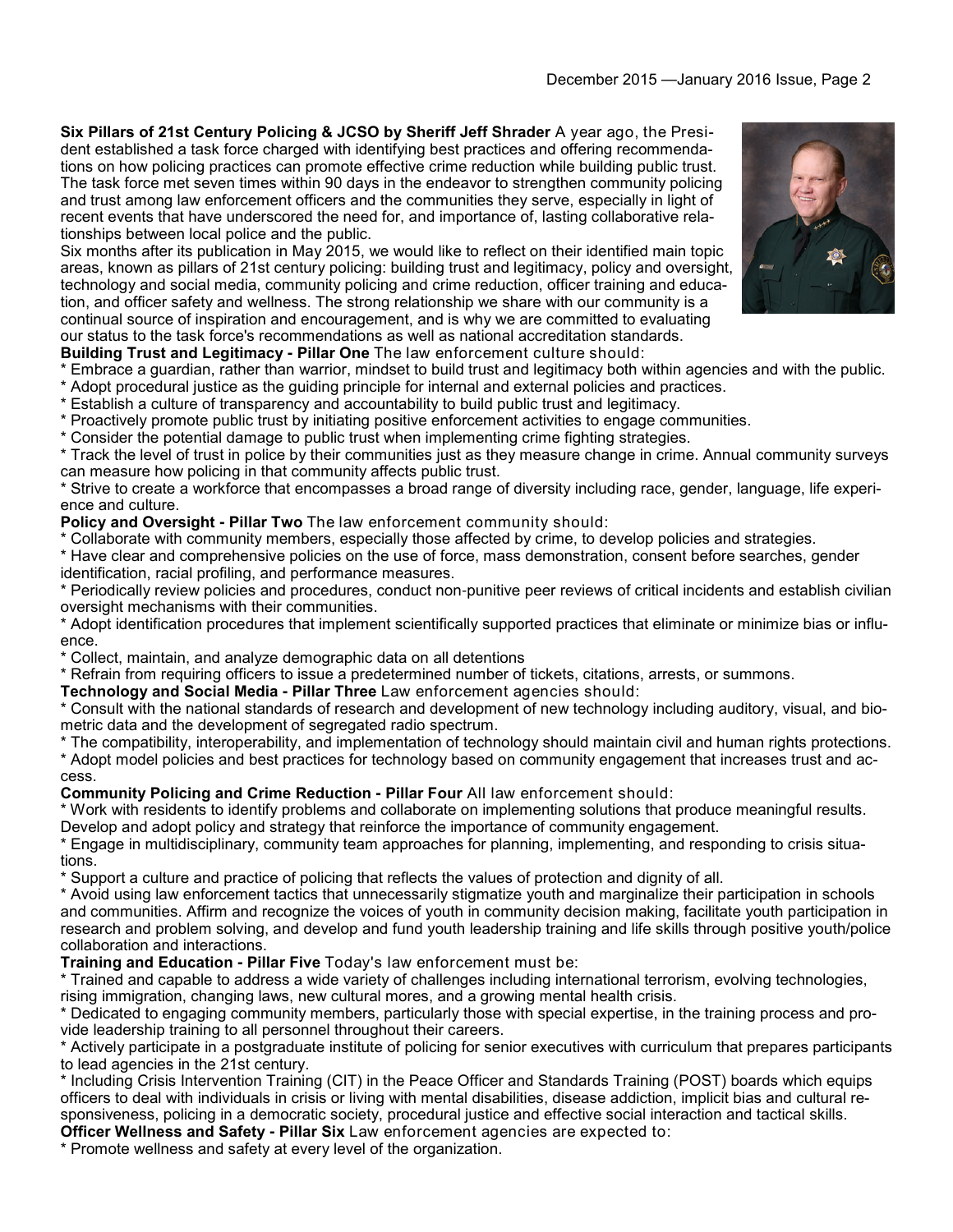\* Adopt policies that require officers to wear seat belts and bullet-proof vests and provide training and awareness of the consequences of failure to do so.

At the Jefferson County Sheriff's Office the recommendations contained in these pillars have largely been our way of doing business. We pledge to continue to interact with and bring positive change in our communities.

For more in-depth details about the recommendations made by the task force, to include those recommendations aimed at congress, view the final report. (

http://www.cops.usdoj.gov/pdf/taskforce/taskforce\_finalreport.pdf?utm\_source=Six+Pillars+of+21st+Century+Policing+% 26+JCSO&utm\_campaign=December+BTB+2015+-+Six+Pillars&utm\_medium=email)

**Meeting Notice:** It has been requested that COHOPE consider voting to take a position on a rezoning proposal that is to go before the Board of County Commissioners on January 19th, 2016. This is notice of a possible vote at that meeting as per our revised by-laws.

The Case number is 15112862 RZ. The hearing date for Planning Commission is January 6, which is the same day as



our January meeting. The new BCC data is January 19, 2016. Staff has recommended against the use. The rezoning is for the property near north of the gas station/car wash and east of Natural Grocers near the northeast corner of South Kipling Pkwy and West Coal Mine Ave. The proposed use is to allow an approximately 135,500 square foot selfstorage development comprised of several one story buildings and one three story building of up to 40 feet in height. Staff has told the applicant that the South Plains Area Plan does not recommend the use, and noted concerns with the proposed height of the structures, being directly adjacent to residential. At the community hearing 3 neighbors were there **and raised objections to** the height and mentioned

some other concerns: the impact on the drainage catchment in the NE corner of the property and how close the buildings would be to the residences. At the meeting a 30 foot height and 75 foot buffer zone was presented, but the ODP as presented increased the height to 40 feet and reduced the landscape buffer to 30 feet.

CAD was an "early-adopter" by being the first county to work with Change Innovation Agency (CIA) to re-engineer its business processes, allowing us to leverage our existing resources to meet demand that tripled from 2009 to the present. CAD adopted a Work Management System tracking worker activities to shift resources to the greatest needs at the moment, propelling CAD to same day service. CAD developed - and continues to cultivate - collaborations with community organizations serving similar populations, such as Hunger Free Colorado, Cooperative Extension and CSU, the Colorado School of Public Health, our other non-profit partners such as our food banks, the Action Center, Seniors' Resource Center, and others.

The honor was bestowed at the national AASD Conference in Seattle in early November. The content of the nominations was rich and the committee had a difficult time selecting just one winner. El Paso County was the other honoree – wonderful that both national honorees are from Colorado!

Wanda Cowart has led CAD since 2013. Congratulations to Wanda and her team!

\*SNAP is the Supplemental Nutritional Assistance Program, or food assistance.

Mallory Hyatt, Public Information , 303-271-4389, mhyatt@jeffco.us *from Jeffco website*